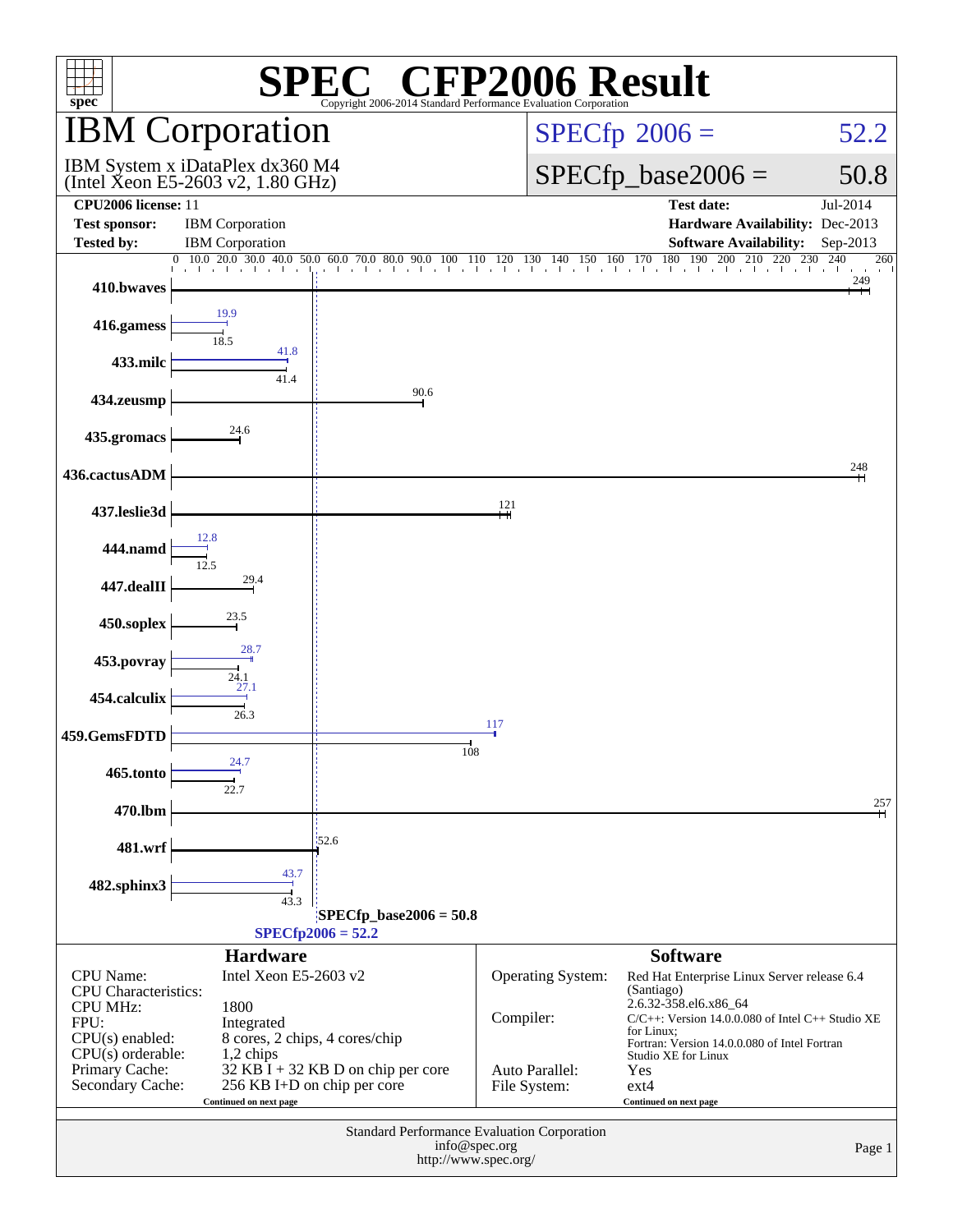

## **BM Corporation**

(Intel Xeon E5-2603 v2, 1.80 GHz) IBM System x iDataPlex dx360 M4

### $SPECfp2006 = 52.2$  $SPECfp2006 = 52.2$

### $SPECfp\_base2006 = 50.8$

| <b>CPU2006 license: 11</b>                                                 |                                                                                                                                                |                                                                                    | $Jul-2014$<br><b>Test date:</b>                               |
|----------------------------------------------------------------------------|------------------------------------------------------------------------------------------------------------------------------------------------|------------------------------------------------------------------------------------|---------------------------------------------------------------|
| <b>Test sponsor:</b>                                                       | <b>IBM</b> Corporation                                                                                                                         |                                                                                    | <b>Hardware Availability: Dec-2013</b>                        |
| <b>Tested by:</b>                                                          | <b>IBM</b> Corporation                                                                                                                         |                                                                                    | <b>Software Availability:</b><br>$Sep-2013$                   |
| L3 Cache:<br>Other Cache:<br>Memory:<br>Disk Subsystem:<br>Other Hardware: | 10 MB I+D on chip per chip<br>None<br>256 GB (16 x 16 GB 2Rx4 PC3-14900R-13, ECC,<br>running at 1333 MHz)<br>1 x 500 GB SATA, 7200 RPM<br>None | <b>System State:</b><br><b>Base Pointers:</b><br>Peak Pointers:<br>Other Software: | Run level 3 (multi-user)<br>$64$ -bit<br>$32/64$ -bit<br>None |

| <b>Results Table</b>   |                |              |                |       |                |            |                |              |                |              |                |              |
|------------------------|----------------|--------------|----------------|-------|----------------|------------|----------------|--------------|----------------|--------------|----------------|--------------|
|                        | <b>Base</b>    |              |                |       |                |            | <b>Peak</b>    |              |                |              |                |              |
| <b>Benchmark</b>       | <b>Seconds</b> | <b>Ratio</b> | <b>Seconds</b> | Ratio | <b>Seconds</b> | Ratio      | <b>Seconds</b> | <b>Ratio</b> | <b>Seconds</b> | <b>Ratio</b> | <b>Seconds</b> | <b>Ratio</b> |
| 410.bwayes             | 55.6           | 244          | 54.6           | 249   | 54.0           | 252        | 55.6           | 244          | 54.6           | 249          | 54.0           | 252          |
| $ 416$ .gamess         | 1059           | 18.5         | 1060           | 18.5  | 1060           | 18.5       | 987            | 19.8         | 986            | 19.9         | 986            | <u>19.9</u>  |
| $433$ .milc            | 222            | 41.3         | 222            | 41.4  | 222            | 41.4       | 220            | 41.7         | 219            | 41.8         | 219            | 41.8         |
| 434.zeusmp             | 100            | 90.8         | 100            | 90.6  | <b>100</b>     | 90.6       | 100            | 90.8         | 100            | 90.6         | 100            | 90.6         |
| 435.gromacs            | 290            | 24.6         | 290            | 24.7  | 291            | 24.6       | 290            | 24.6         | 290            | 24.7         | 291            | 24.6         |
| 436.cactusADM          | 48.2           | 248          | 47.8           | 250   | 48.2           | 248        | 48.2           | 248          | 47.8           | 250          | 48.2           | 248          |
| 437.leslie3d           | 79.4           | 118          | 77.0           | 122   | 77.6           | <u>121</u> | 79.4           | 118          | 77.0           | 122          | 77.6           | <u>121</u>   |
| 444.namd               | 640            | 12.5         | 640            | 12.5  | 640            | 12.5       | 627            | 12.8         | 627            | 12.8         | 627            | 12.8         |
| $ 447 \text{.}$ dealII | 389            | 29.4         | 389            | 29.4  | 389            | 29.4       | 389            | 29.4         | 389            | 29.4         | 389            | <u>29.4</u>  |
| $450$ .soplex          | 358            | 23.3         | 356            | 23.5  | 355            | 23.5       | 358            | 23.3         | 356            | 23.5         | 355            | 23.5         |
| $ 453$ . povray        | 220            | 24.1         | 220            | 24.2  | 223            | 23.8       | 185            | 28.7         | 183            | 29.0         | 186            | 28.6         |
| 454.calculix           | 314            | 26.3         | 314            | 26.3  | 314            | 26.3       | <b>304</b>     | 27.1         | 304            | 27.1         | 304            | 27.1         |
| 459.GemsFDTD           | 98.2           | 108          | 98.4           | 108   | 98.6           | 108        | 91.2           | 116          | 91.0           | 117          | 90.8           | 117          |
| 465.tonto              | 434            | 22.7         | 438            | 22.5  | 434            | 22.7       | 400            | 24.6         | <u>399</u>     | 24.7         | 399            | 24.7         |
| 470.1bm                | 53.4           | 257          | 53.8           | 255   | 53.4           | 257        | 53.4           | 257          | 53.8           | 255          | 53.4           | 257          |
| 481.wrf                | 212            | 52.6         | 213            | 52.5  | 212            | 52.7       | <u>212</u>     | 52.6         | 213            | 52.5         | 212            | 52.7         |
| 482.sphinx3            | 450            | 43.3         | 448            | 43.5  | 451            | 43.2       | 446            | 43.7         | 447            | 43.6         | 446            | 43.7         |

### Results appear in the [order in which they were run.](http://www.spec.org/auto/cpu2006/Docs/result-fields.html#RunOrder) Bold underlined text [indicates a median measurement.](http://www.spec.org/auto/cpu2006/Docs/result-fields.html#Median)

### **[Operating System Notes](http://www.spec.org/auto/cpu2006/Docs/result-fields.html#OperatingSystemNotes)**

 Stack size set to unlimited using "ulimit -s unlimited" Zone reclaim mode enabled with: echo 1 > /proc/sys/vm/zone\_reclaim\_mode Intel Idle Driver disabled with the following Linux kernel parameter in /etc/grub.conf: intel\_idle.max\_cstate=0

### **[Platform Notes](http://www.spec.org/auto/cpu2006/Docs/result-fields.html#PlatformNotes)**

 BIOS setting: Operating Mode set to Maximum Performance Sysinfo program /home/SPECcpu-20140116-ic14.0/config/sysinfo.rev6818 \$Rev: 6818 \$ \$Date:: 2012-07-17 #\$ e86d102572650a6e4d596a3cee98f191 running on dx360M4 Wed Jul 2 07:11:37 2014

Continued on next page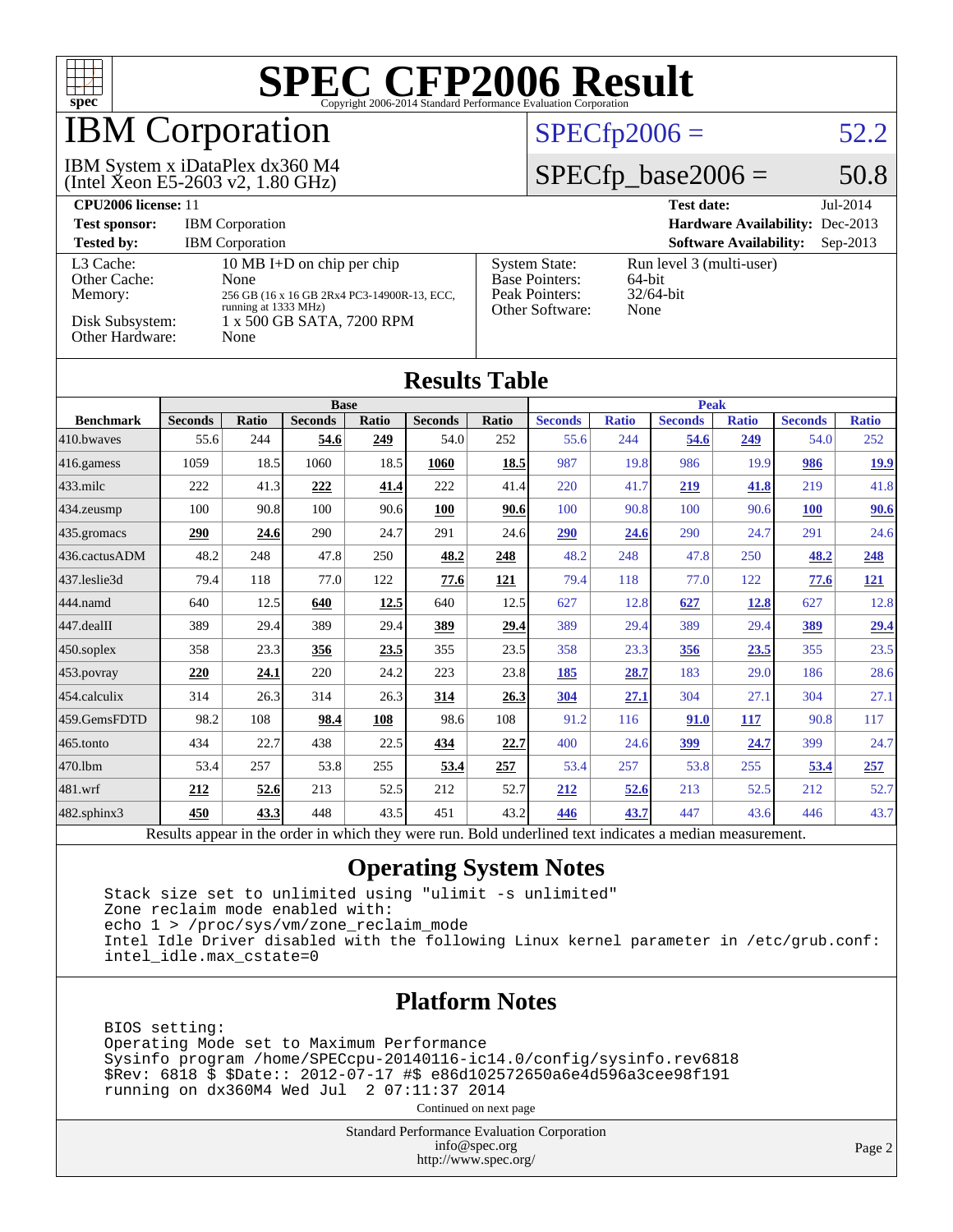

## IBM Corporation

 $SPECTp2006 = 52.2$ 

(Intel Xeon E5-2603 v2, 1.80 GHz) IBM System x iDataPlex dx360 M4

 $SPECTp\_base2006 = 50.8$ 

**[Test sponsor:](http://www.spec.org/auto/cpu2006/Docs/result-fields.html#Testsponsor)** IBM Corporation **[Hardware Availability:](http://www.spec.org/auto/cpu2006/Docs/result-fields.html#HardwareAvailability)** Dec-2013

**[CPU2006 license:](http://www.spec.org/auto/cpu2006/Docs/result-fields.html#CPU2006license)** 11 **[Test date:](http://www.spec.org/auto/cpu2006/Docs/result-fields.html#Testdate)** Jul-2014 **[Tested by:](http://www.spec.org/auto/cpu2006/Docs/result-fields.html#Testedby)** IBM Corporation **[Software Availability:](http://www.spec.org/auto/cpu2006/Docs/result-fields.html#SoftwareAvailability)** Sep-2013

### **[Platform Notes \(Continued\)](http://www.spec.org/auto/cpu2006/Docs/result-fields.html#PlatformNotes)**

 This section contains SUT (System Under Test) info as seen by some common utilities. To remove or add to this section, see: <http://www.spec.org/cpu2006/Docs/config.html#sysinfo> From /proc/cpuinfo model name : Intel $(R)$  Xeon $(R)$  CPU E5-2603 v2 @ 1.80GHz 2 "physical id"s (chips) 8 "processors" cores, siblings (Caution: counting these is hw and system dependent. The following excerpts from /proc/cpuinfo might not be reliable. Use with caution.) cpu cores : 4 siblings : 4 physical 0: cores 0 1 2 3 physical 1: cores 0 1 2 3 cache size : 10240 KB From /proc/meminfo<br>MemTotal: 264644468 kB HugePages\_Total: 0<br>Hugepagesize: 2048 kB Hugepagesize: /usr/bin/lsb\_release -d Red Hat Enterprise Linux Server release 6.4 (Santiago) From /etc/\*release\* /etc/\*version\* redhat-release: Red Hat Enterprise Linux Server release 6.4 (Santiago) system-release: Red Hat Enterprise Linux Server release 6.4 (Santiago) system-release-cpe: cpe:/o:redhat:enterprise\_linux:6server:ga:server uname -a: Linux dx360M4 2.6.32-358.el6.x86\_64 #1 SMP Tue Jan 29 11:47:41 EST 2013 x86\_64 x86\_64 x86\_64 GNU/Linux run-level 3 Jul 1 13:57 SPEC is set to: /home/SPECcpu-20140116-ic14.0 Size Used Avail Use% Mounted on /dev/mapper/vg\_td2-lv\_home ext4 380G 174G 187G 49% /home Additional information from dmidecode: BIOS IBM -[TDE139OUS-1.50]- 02/21/2014 Memory: 16x Samsung M393B2G70QH0-CMA 16 GB 1333 MHz 2 rank (End of data from sysinfo program)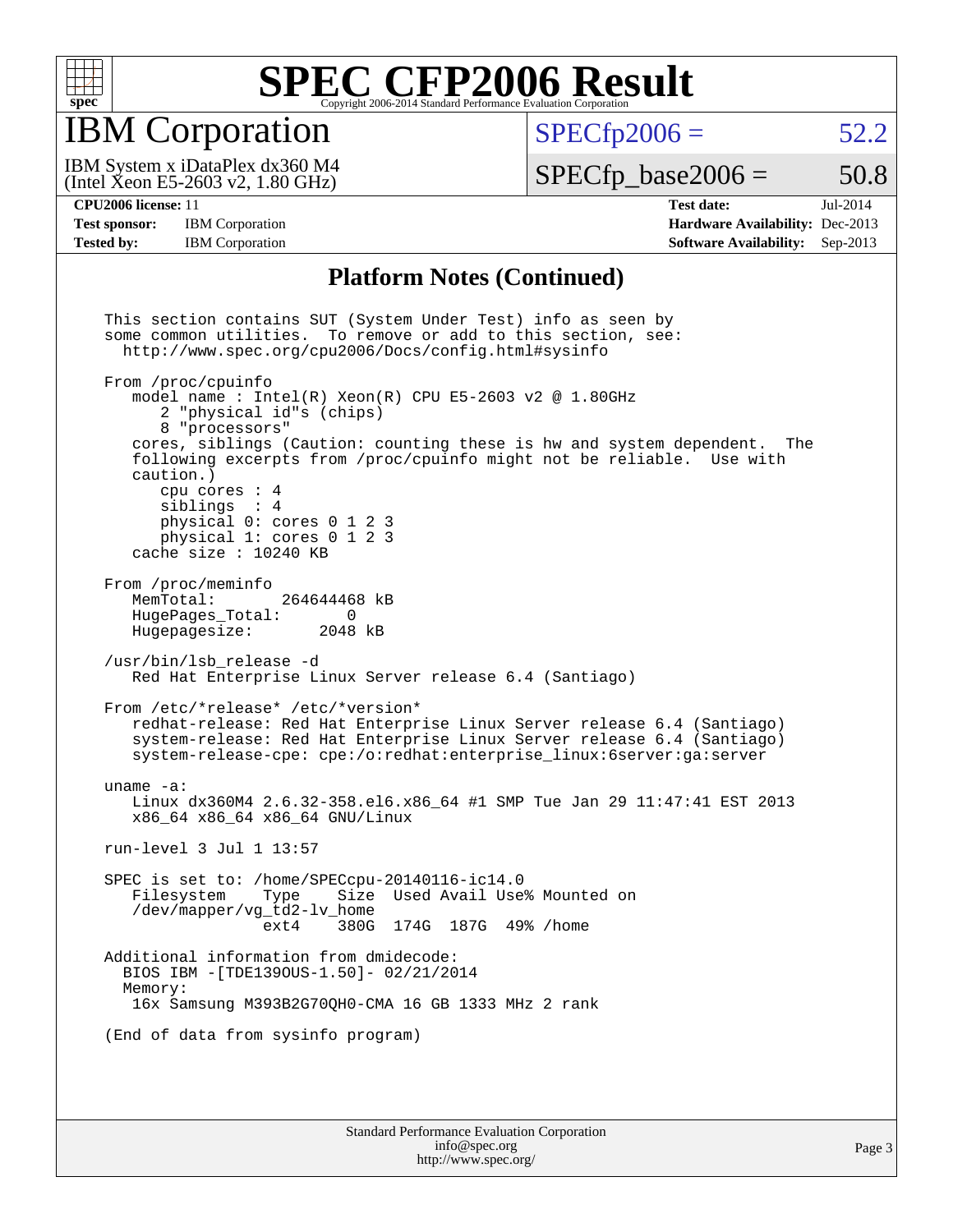

## IBM Corporation

 $SPECfp2006 = 52.2$  $SPECfp2006 = 52.2$ 

(Intel Xeon E5-2603 v2, 1.80 GHz) IBM System x iDataPlex dx360 M4

 $SPECfp\_base2006 = 50.8$ 

**[Test sponsor:](http://www.spec.org/auto/cpu2006/Docs/result-fields.html#Testsponsor)** IBM Corporation **[Hardware Availability:](http://www.spec.org/auto/cpu2006/Docs/result-fields.html#HardwareAvailability)** Dec-2013

**[CPU2006 license:](http://www.spec.org/auto/cpu2006/Docs/result-fields.html#CPU2006license)** 11 **[Test date:](http://www.spec.org/auto/cpu2006/Docs/result-fields.html#Testdate)** Jul-2014 **[Tested by:](http://www.spec.org/auto/cpu2006/Docs/result-fields.html#Testedby)** IBM Corporation **[Software Availability:](http://www.spec.org/auto/cpu2006/Docs/result-fields.html#SoftwareAvailability)** Sep-2013

### **[General Notes](http://www.spec.org/auto/cpu2006/Docs/result-fields.html#GeneralNotes)**

Environment variables set by runspec before the start of the run: KMP AFFINITY = "granularity=fine, scatter,  $1,0$ " LD\_LIBRARY\_PATH = "/home/SPECcpu-20140116-ic14.0/libs/32:/home/SPECcpu-20140116-ic14.0/libs/64:/home/SPECcpu-20140116-ic14.0/sh" OMP\_NUM\_THREADS = "8"

 Binaries compiled on a system with 1x Core i7-860 CPU + 8GB memory using RedHat EL 6.4 Transparent Huge Pages enabled with: echo always > /sys/kernel/mm/redhat\_transparent\_hugepage/enabled runspec command invoked through numactl i.e.: numactl --interleave=all runspec <etc>

### **[Base Compiler Invocation](http://www.spec.org/auto/cpu2006/Docs/result-fields.html#BaseCompilerInvocation)**

[C benchmarks](http://www.spec.org/auto/cpu2006/Docs/result-fields.html#Cbenchmarks):  $\frac{1}{2}$ cc  $-\text{m64}$ 

[C++ benchmarks:](http://www.spec.org/auto/cpu2006/Docs/result-fields.html#CXXbenchmarks) [icpc -m64](http://www.spec.org/cpu2006/results/res2014q3/cpu2006-20140702-30279.flags.html#user_CXXbase_intel_icpc_64bit_bedb90c1146cab66620883ef4f41a67e)

[Fortran benchmarks](http://www.spec.org/auto/cpu2006/Docs/result-fields.html#Fortranbenchmarks): [ifort -m64](http://www.spec.org/cpu2006/results/res2014q3/cpu2006-20140702-30279.flags.html#user_FCbase_intel_ifort_64bit_ee9d0fb25645d0210d97eb0527dcc06e)

[Benchmarks using both Fortran and C](http://www.spec.org/auto/cpu2006/Docs/result-fields.html#BenchmarksusingbothFortranandC): [icc -m64](http://www.spec.org/cpu2006/results/res2014q3/cpu2006-20140702-30279.flags.html#user_CC_FCbase_intel_icc_64bit_0b7121f5ab7cfabee23d88897260401c) [ifort -m64](http://www.spec.org/cpu2006/results/res2014q3/cpu2006-20140702-30279.flags.html#user_CC_FCbase_intel_ifort_64bit_ee9d0fb25645d0210d97eb0527dcc06e)

### **[Base Portability Flags](http://www.spec.org/auto/cpu2006/Docs/result-fields.html#BasePortabilityFlags)**

| 410.bwaves: -DSPEC CPU LP64                 |                                                                |
|---------------------------------------------|----------------------------------------------------------------|
| 416.gamess: -DSPEC_CPU_LP64                 |                                                                |
| 433.milc: -DSPEC CPU LP64                   |                                                                |
| 434.zeusmp: - DSPEC_CPU_LP64                |                                                                |
| 435.gromacs: -DSPEC_CPU_LP64 -nofor_main    |                                                                |
| 436.cactusADM: -DSPEC CPU LP64 -nofor main  |                                                                |
| 437.leslie3d: -DSPEC CPU LP64               |                                                                |
| 444.namd: -DSPEC CPU LP64                   |                                                                |
| 447.dealII: -DSPEC CPU LP64                 |                                                                |
| 450.soplex: -DSPEC_CPU_LP64                 |                                                                |
| 453.povray: -DSPEC_CPU_LP64                 |                                                                |
| 454.calculix: - DSPEC CPU LP64 - nofor main |                                                                |
| 459.GemsFDTD: - DSPEC_CPU LP64              |                                                                |
| 465.tonto: - DSPEC CPU LP64                 |                                                                |
| 470.1bm: - DSPEC CPU LP64                   |                                                                |
|                                             | 481.wrf: -DSPEC CPU_LP64 -DSPEC_CPU_CASE_FLAG -DSPEC_CPU_LINUX |
| 482.sphinx3: -DSPEC_CPU_LP64                |                                                                |
|                                             |                                                                |

| <b>Standard Performance Evaluation Corporation</b> |
|----------------------------------------------------|
| info@spec.org                                      |
| http://www.spec.org/                               |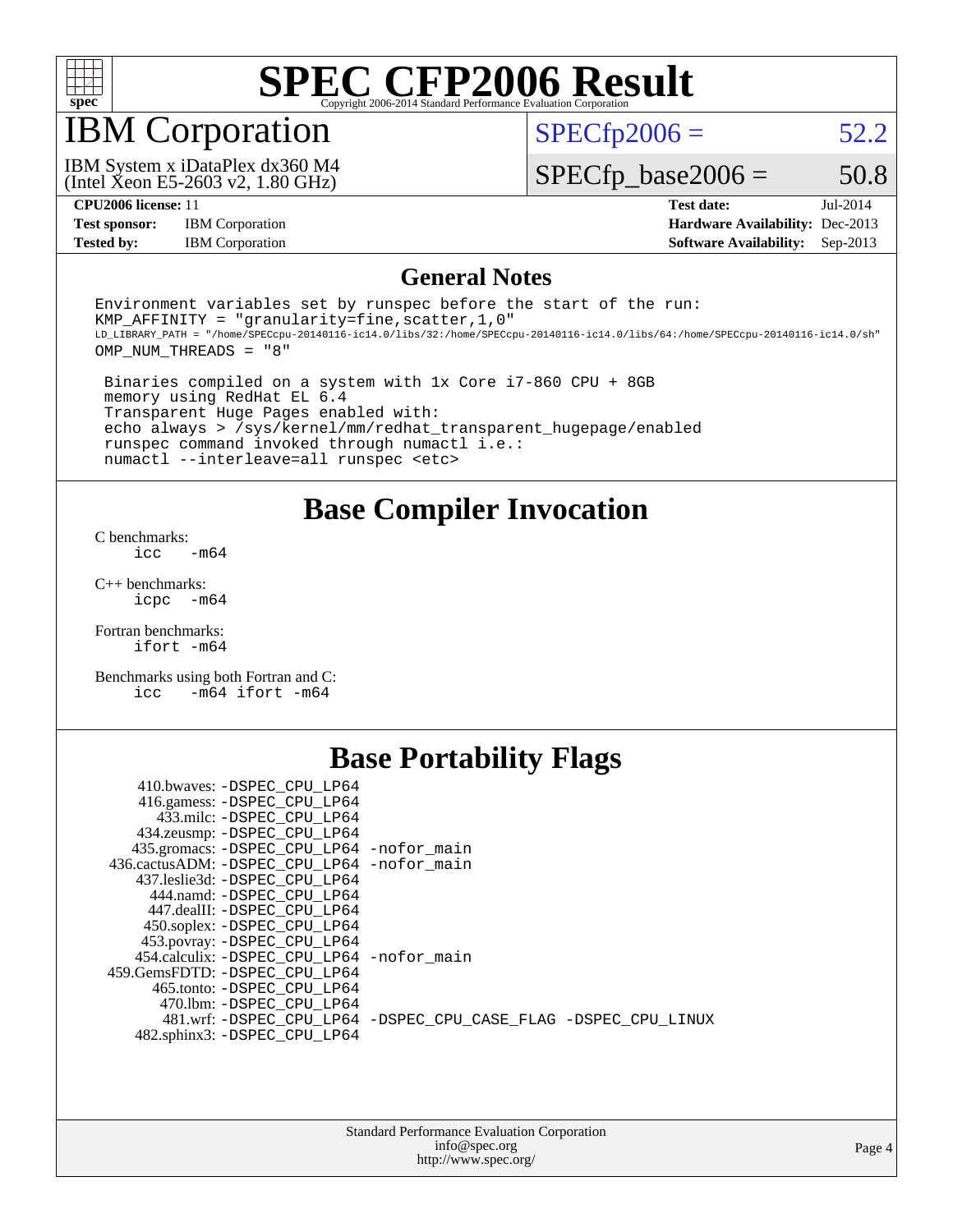

### IBM Corporation

 $SPECTp2006 = 52.2$ 

(Intel Xeon E5-2603 v2, 1.80 GHz) IBM System x iDataPlex dx360 M4  $SPECTp\_base2006 = 50.8$ 

**[Test sponsor:](http://www.spec.org/auto/cpu2006/Docs/result-fields.html#Testsponsor)** IBM Corporation **[Hardware Availability:](http://www.spec.org/auto/cpu2006/Docs/result-fields.html#HardwareAvailability)** Dec-2013 **[Tested by:](http://www.spec.org/auto/cpu2006/Docs/result-fields.html#Testedby)** IBM Corporation **[Software Availability:](http://www.spec.org/auto/cpu2006/Docs/result-fields.html#SoftwareAvailability)** Sep-2013

**[CPU2006 license:](http://www.spec.org/auto/cpu2006/Docs/result-fields.html#CPU2006license)** 11 **[Test date:](http://www.spec.org/auto/cpu2006/Docs/result-fields.html#Testdate)** Jul-2014

### **[Base Optimization Flags](http://www.spec.org/auto/cpu2006/Docs/result-fields.html#BaseOptimizationFlags)**

[C benchmarks](http://www.spec.org/auto/cpu2006/Docs/result-fields.html#Cbenchmarks): [-xAVX](http://www.spec.org/cpu2006/results/res2014q3/cpu2006-20140702-30279.flags.html#user_CCbase_f-xAVX) [-ipo](http://www.spec.org/cpu2006/results/res2014q3/cpu2006-20140702-30279.flags.html#user_CCbase_f-ipo) [-O3](http://www.spec.org/cpu2006/results/res2014q3/cpu2006-20140702-30279.flags.html#user_CCbase_f-O3) [-no-prec-div](http://www.spec.org/cpu2006/results/res2014q3/cpu2006-20140702-30279.flags.html#user_CCbase_f-no-prec-div) [-parallel](http://www.spec.org/cpu2006/results/res2014q3/cpu2006-20140702-30279.flags.html#user_CCbase_f-parallel) [-opt-prefetch](http://www.spec.org/cpu2006/results/res2014q3/cpu2006-20140702-30279.flags.html#user_CCbase_f-opt-prefetch) [-ansi-alias](http://www.spec.org/cpu2006/results/res2014q3/cpu2006-20140702-30279.flags.html#user_CCbase_f-ansi-alias) [C++ benchmarks:](http://www.spec.org/auto/cpu2006/Docs/result-fields.html#CXXbenchmarks) [-xAVX](http://www.spec.org/cpu2006/results/res2014q3/cpu2006-20140702-30279.flags.html#user_CXXbase_f-xAVX) [-ipo](http://www.spec.org/cpu2006/results/res2014q3/cpu2006-20140702-30279.flags.html#user_CXXbase_f-ipo) [-O3](http://www.spec.org/cpu2006/results/res2014q3/cpu2006-20140702-30279.flags.html#user_CXXbase_f-O3) [-no-prec-div](http://www.spec.org/cpu2006/results/res2014q3/cpu2006-20140702-30279.flags.html#user_CXXbase_f-no-prec-div) [-opt-prefetch](http://www.spec.org/cpu2006/results/res2014q3/cpu2006-20140702-30279.flags.html#user_CXXbase_f-opt-prefetch) [-ansi-alias](http://www.spec.org/cpu2006/results/res2014q3/cpu2006-20140702-30279.flags.html#user_CXXbase_f-ansi-alias)

[Fortran benchmarks](http://www.spec.org/auto/cpu2006/Docs/result-fields.html#Fortranbenchmarks): [-xAVX](http://www.spec.org/cpu2006/results/res2014q3/cpu2006-20140702-30279.flags.html#user_FCbase_f-xAVX) [-ipo](http://www.spec.org/cpu2006/results/res2014q3/cpu2006-20140702-30279.flags.html#user_FCbase_f-ipo) [-O3](http://www.spec.org/cpu2006/results/res2014q3/cpu2006-20140702-30279.flags.html#user_FCbase_f-O3) [-no-prec-div](http://www.spec.org/cpu2006/results/res2014q3/cpu2006-20140702-30279.flags.html#user_FCbase_f-no-prec-div) [-parallel](http://www.spec.org/cpu2006/results/res2014q3/cpu2006-20140702-30279.flags.html#user_FCbase_f-parallel) [-opt-prefetch](http://www.spec.org/cpu2006/results/res2014q3/cpu2006-20140702-30279.flags.html#user_FCbase_f-opt-prefetch)

[Benchmarks using both Fortran and C](http://www.spec.org/auto/cpu2006/Docs/result-fields.html#BenchmarksusingbothFortranandC): [-xAVX](http://www.spec.org/cpu2006/results/res2014q3/cpu2006-20140702-30279.flags.html#user_CC_FCbase_f-xAVX) [-ipo](http://www.spec.org/cpu2006/results/res2014q3/cpu2006-20140702-30279.flags.html#user_CC_FCbase_f-ipo) [-O3](http://www.spec.org/cpu2006/results/res2014q3/cpu2006-20140702-30279.flags.html#user_CC_FCbase_f-O3) [-no-prec-div](http://www.spec.org/cpu2006/results/res2014q3/cpu2006-20140702-30279.flags.html#user_CC_FCbase_f-no-prec-div) [-parallel](http://www.spec.org/cpu2006/results/res2014q3/cpu2006-20140702-30279.flags.html#user_CC_FCbase_f-parallel) [-opt-prefetch](http://www.spec.org/cpu2006/results/res2014q3/cpu2006-20140702-30279.flags.html#user_CC_FCbase_f-opt-prefetch) [-ansi-alias](http://www.spec.org/cpu2006/results/res2014q3/cpu2006-20140702-30279.flags.html#user_CC_FCbase_f-ansi-alias)

### **[Peak Compiler Invocation](http://www.spec.org/auto/cpu2006/Docs/result-fields.html#PeakCompilerInvocation)**

[C benchmarks](http://www.spec.org/auto/cpu2006/Docs/result-fields.html#Cbenchmarks):  $\text{icc}$   $-\text{m64}$ 

[C++ benchmarks:](http://www.spec.org/auto/cpu2006/Docs/result-fields.html#CXXbenchmarks) [icpc -m64](http://www.spec.org/cpu2006/results/res2014q3/cpu2006-20140702-30279.flags.html#user_CXXpeak_intel_icpc_64bit_bedb90c1146cab66620883ef4f41a67e)

[Fortran benchmarks](http://www.spec.org/auto/cpu2006/Docs/result-fields.html#Fortranbenchmarks): [ifort -m64](http://www.spec.org/cpu2006/results/res2014q3/cpu2006-20140702-30279.flags.html#user_FCpeak_intel_ifort_64bit_ee9d0fb25645d0210d97eb0527dcc06e)

[Benchmarks using both Fortran and C](http://www.spec.org/auto/cpu2006/Docs/result-fields.html#BenchmarksusingbothFortranandC): [icc -m64](http://www.spec.org/cpu2006/results/res2014q3/cpu2006-20140702-30279.flags.html#user_CC_FCpeak_intel_icc_64bit_0b7121f5ab7cfabee23d88897260401c) [ifort -m64](http://www.spec.org/cpu2006/results/res2014q3/cpu2006-20140702-30279.flags.html#user_CC_FCpeak_intel_ifort_64bit_ee9d0fb25645d0210d97eb0527dcc06e)

### **[Peak Portability Flags](http://www.spec.org/auto/cpu2006/Docs/result-fields.html#PeakPortabilityFlags)**

Same as Base Portability Flags

### **[Peak Optimization Flags](http://www.spec.org/auto/cpu2006/Docs/result-fields.html#PeakOptimizationFlags)**

[C benchmarks](http://www.spec.org/auto/cpu2006/Docs/result-fields.html#Cbenchmarks):

 433.milc: [-xAVX](http://www.spec.org/cpu2006/results/res2014q3/cpu2006-20140702-30279.flags.html#user_peakPASS2_CFLAGSPASS2_LDFLAGS433_milc_f-xAVX)(pass 2) [-prof-gen](http://www.spec.org/cpu2006/results/res2014q3/cpu2006-20140702-30279.flags.html#user_peakPASS1_CFLAGSPASS1_LDFLAGS433_milc_prof_gen_e43856698f6ca7b7e442dfd80e94a8fc)(pass 1) [-ipo](http://www.spec.org/cpu2006/results/res2014q3/cpu2006-20140702-30279.flags.html#user_peakPASS2_CFLAGSPASS2_LDFLAGS433_milc_f-ipo)(pass 2) [-O3](http://www.spec.org/cpu2006/results/res2014q3/cpu2006-20140702-30279.flags.html#user_peakPASS2_CFLAGSPASS2_LDFLAGS433_milc_f-O3)(pass 2) [-no-prec-div](http://www.spec.org/cpu2006/results/res2014q3/cpu2006-20140702-30279.flags.html#user_peakPASS2_CFLAGSPASS2_LDFLAGS433_milc_f-no-prec-div)(pass 2) [-prof-use](http://www.spec.org/cpu2006/results/res2014q3/cpu2006-20140702-30279.flags.html#user_peakPASS2_CFLAGSPASS2_LDFLAGS433_milc_prof_use_bccf7792157ff70d64e32fe3e1250b55)(pass 2) [-auto-ilp32](http://www.spec.org/cpu2006/results/res2014q3/cpu2006-20140702-30279.flags.html#user_peakCOPTIMIZE433_milc_f-auto-ilp32) [-ansi-alias](http://www.spec.org/cpu2006/results/res2014q3/cpu2006-20140702-30279.flags.html#user_peakCOPTIMIZE433_milc_f-ansi-alias)

 $470$ .lbm: basepeak = yes

```
 482.sphinx3: -xAVX -ipo -O3 -no-prec-div -unroll2 -ansi-alias
         -parallel
```
Continued on next page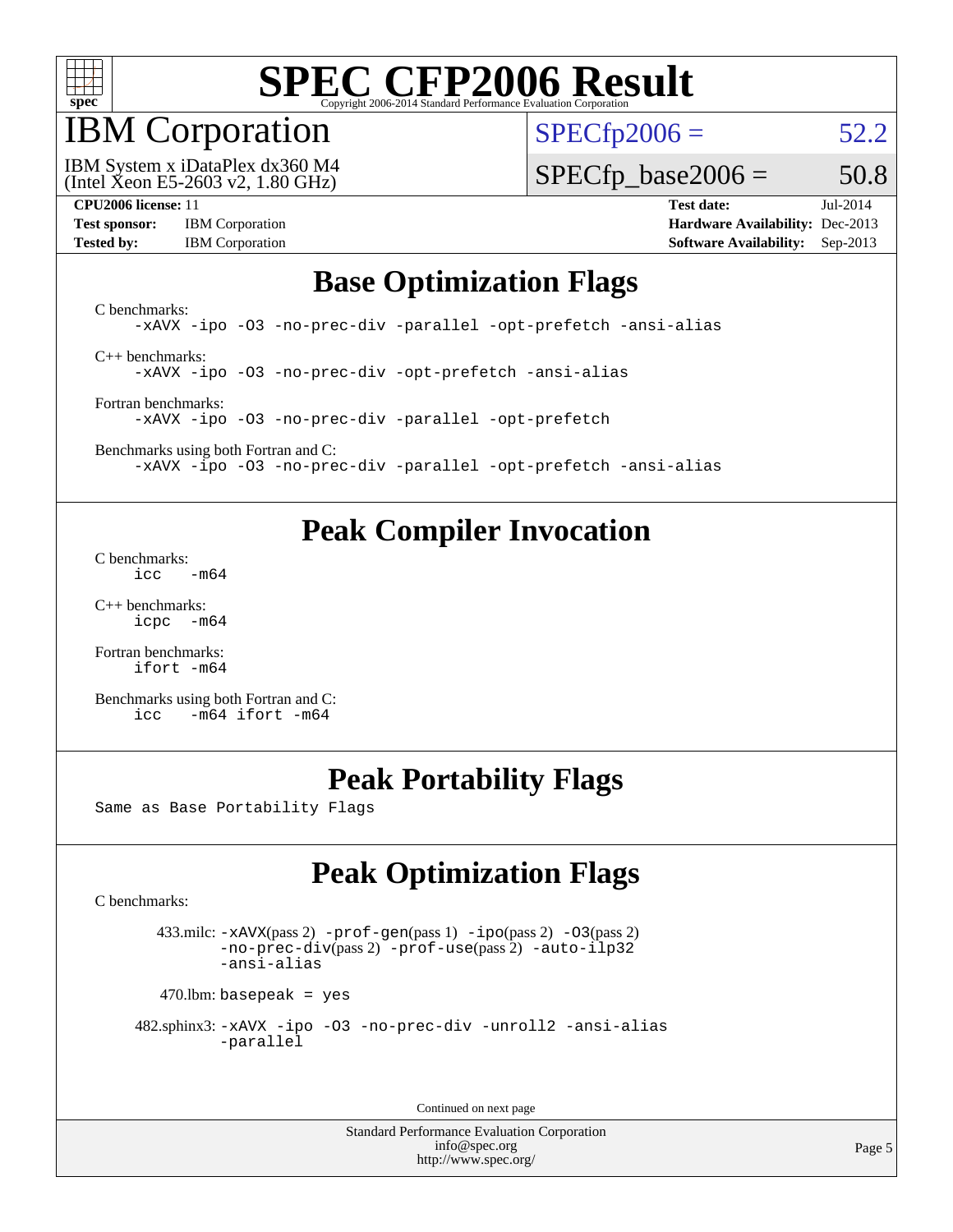

IBM Corporation

 $SPECTp2006 = 52.2$ 

(Intel Xeon E5-2603 v2, 1.80 GHz) IBM System x iDataPlex dx360 M4

 $SPECTp\_base2006 = 50.8$ 

| <b>Test sponsor:</b> | <b>IBM</b> Corporation |
|----------------------|------------------------|
| <b>Tested by:</b>    | <b>IBM</b> Corporation |

**[CPU2006 license:](http://www.spec.org/auto/cpu2006/Docs/result-fields.html#CPU2006license)** 11 **[Test date:](http://www.spec.org/auto/cpu2006/Docs/result-fields.html#Testdate)** Jul-2014 **[Hardware Availability:](http://www.spec.org/auto/cpu2006/Docs/result-fields.html#HardwareAvailability)** Dec-2013 **[Software Availability:](http://www.spec.org/auto/cpu2006/Docs/result-fields.html#SoftwareAvailability)** Sep-2013

### **[Peak Optimization Flags \(Continued\)](http://www.spec.org/auto/cpu2006/Docs/result-fields.html#PeakOptimizationFlags)**

```
C++ benchmarks: 
        444.namd: -xAVX(pass 2) -prof-gen(pass 1) -ipo(pass 2) -O3(pass 2)
                -no-prec-div(pass 2) -prof-use(pass 2) -fno-alias
                -auto-ilp32
       447.dealII: basepeak = yes
       450.soplex: basepeak = yes
      453.povray: -xAVX(pass 2) -prof-gen(pass 1) -ipo(pass 2) -O3(pass 2)
                -no-prec-div(pass 2) -prof-use(pass 2) -unroll4 -ansi-alias
Fortran benchmarks: 
     410.bwaves: basepeak = yes 416.gamess: -xAVX(pass 2) -prof-gen(pass 1) -ipo(pass 2) -O3(pass 2)
                -no-prec-div(pass 2) -prof-use(pass 2) -unroll2
                -inline-level=0 -scalar-rep-
      434.zeusmp: basepeak = yes
      437.leslie3d: basepeak = yes
  459.GemsFDTD: -xAVX(pass 2) -prof-gen(pass 1) -ipo(pass 2) -O3(pass 2)
                -no-prec-div(pass 2) -prof-use(pass 2) -unroll2
                -inline-level=0 -opt-prefetch -parallel
        465.tonto: -xAVX(pass 2) -prof-gen(pass 1) -ipo(pass 2) -O3(pass 2)
               -no-prec-div(pass 2) -prof-use(pass 2) -inline-calloc
               -opt-malloc-options=3 -auto -unroll4
Benchmarks using both Fortran and C: 
     435.gromacs: basepeak = yes
 436.cactusADM: basepeak = yes 454.calculix: -xAVX -ipo -O3 -no-prec-div -auto-ilp32 -ansi-alias
        481.wrf: basepeak = yes
```
The flags files that were used to format this result can be browsed at <http://www.spec.org/cpu2006/flags/Intel-ic14.0-official-linux64.20140128.html> <http://www.spec.org/cpu2006/flags/IBM-Platform-Flags-V1.2-IVB-B.html>

You can also download the XML flags sources by saving the following links: <http://www.spec.org/cpu2006/flags/Intel-ic14.0-official-linux64.20140128.xml> <http://www.spec.org/cpu2006/flags/IBM-Platform-Flags-V1.2-IVB-B.xml>